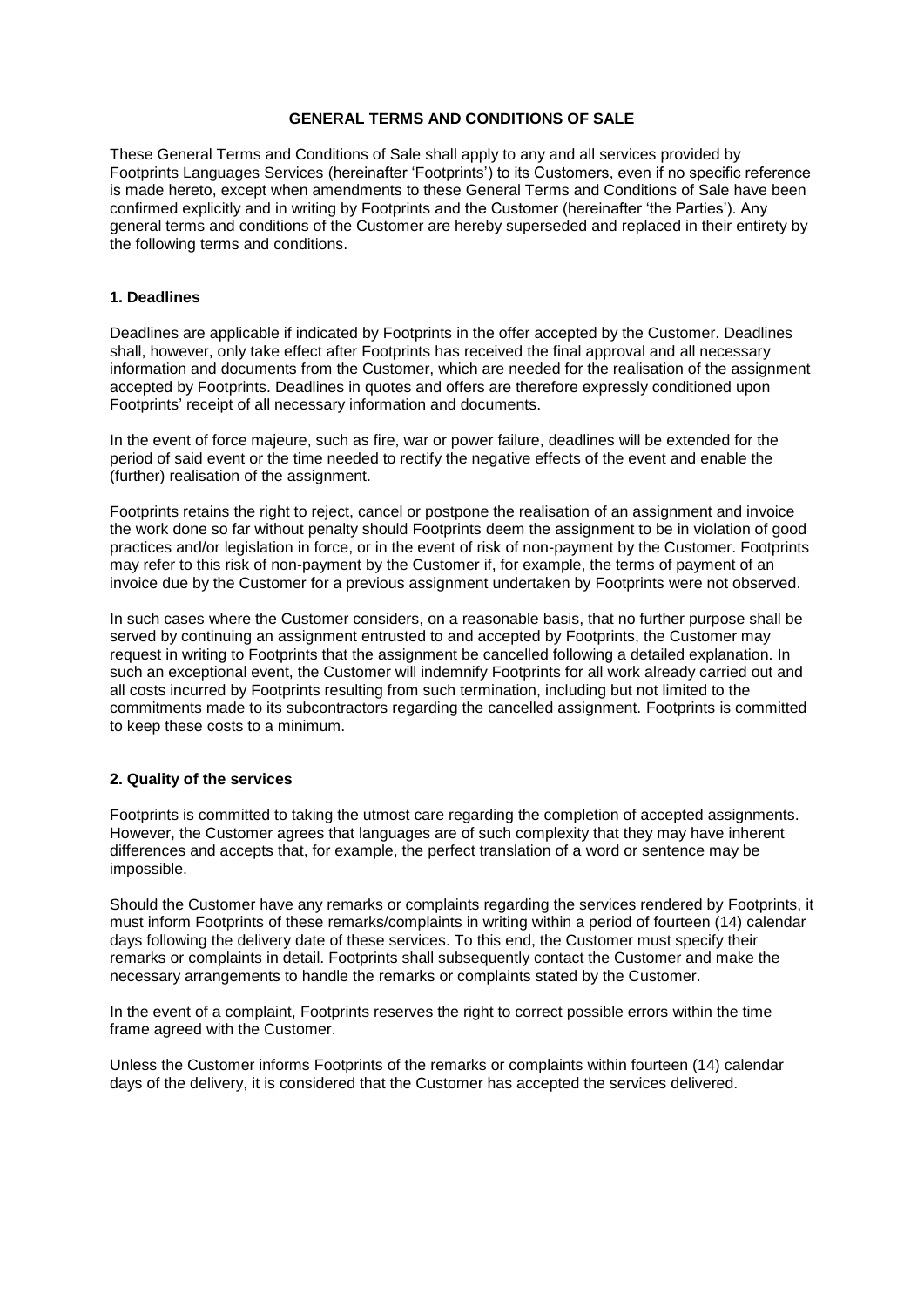# **3. Liability**

The Customer is liable for having all necessary rights to material it delivers to Footprints. The Customer is also liable for making sure that the material it delivers to Footprints does not harm the rights of any third party.

The Customer agrees to defend, indemnify and hold harmless Footprints at its own cost from any and all costs, expenses, liabilities, actions, fines arising from or in any way connected to the materials, texts, documents, software or other items delivered to Footprints for an assignment.

In the event Footprints becomes liable to pay a third party any compensation or other payment due to material delivered to Footprints by the Customer, the Customer becomes liable to pay these amounts in full to Footprints.

Footprints is liable for the quality of the services rendered insofar as these are used by the Customer in their complete and unaltered form. The liability of Footprints for each entrusted assignment is limited to the amount invoiced and collected by Footprints for that assignment, with a maximum of what is specifically covered by Footprints' professional indemnity insurance.

Footprints shall under no circumstances be liable with regard to the Customer or any third party for indirect damages, such as loss of profit or any other consequential damages.

#### **4. Invoices**

Invoices drawn up by Footprints are payable no later than on the due date and into the bank account mentioned on the invoice. Upon payment by the Customer, all intellectual property rights relating to the services rendered within the framework of the assignment executed by Footprints become the property of the Customer.

Failure to make payment on the due date shall result in all invoices, including those not yet due, becoming due for immediate payment. These shall automatically be subject to interest for late payment, with no advance notice being required, at a rate of 12%. In addition, any invoice not paid on the due date shall be subject to a flat-rate penalty of minimum EUR 40 per invoice in respect of internal recovery charges. Moreover, Footprints is also entitled to the reimbursement of other recovery costs incurred as a result of late payment, such as legal costs or employing a debt collection agency.

Any dispute regarding an invoice should be sent to invoicing@footprints-languages.be within a period of fourteen (14) calendar days following the sending of the invoice by Footprints. If the Customer makes no complaint about an invoice within fourteen (14) days of receipt, the Customer shall be conclusively deemed to have waived any such complaint.

The Customer expressly authorises Footprints to offset any amount of any nature whatsoever owed by it to the Customer for any reason whatsoever, against any amount owed to Footprints by the Customer.

#### **5. Confidentiality**

Footprints recognises the strict confidentiality of any information that is and/or becomes available during the course of the accepted assignment. Footprints will not reveal this information to third parties without the prior written consent of the Customer, except to Footprints subcontractors who have signed confidentiality agreements with Footprints and only to the degree necessary to execute the assignment. This obligation applies both during the execution of the assignment and after delivery of the assignment.

The obligation of confidentiality does not apply to information (1) already known to Footprints, unless this information was given in the strictest confidence, (2) rightfully and independently obtained or developed by Footprints, (3) rightfully obtained by Footprints from any third party without restrictions or confidentiality obligations, (4) already made available to the public by the rightful owner.